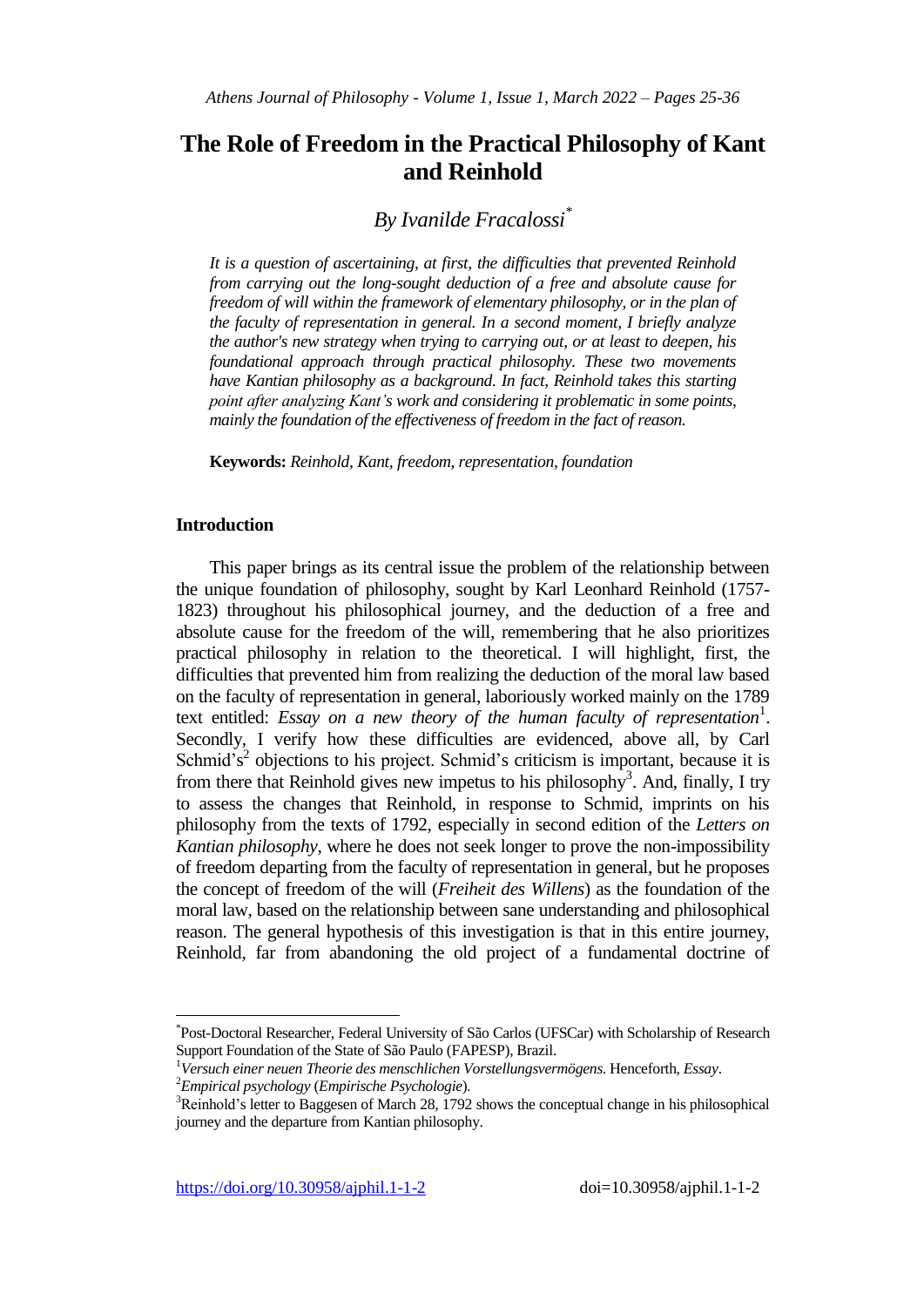philosophy, deepens it, taking as a point of support the concept of freedom of the will as the foundation of moral law.

#### *Elementary Philosophy* **of Reinhold and the Primacy of Practical Philosophy**

One cannot understand the scope of the central problem and the hypothesis that guide him without showing, albeit very quickly, some moments of Reinhold's philosophical trajectory. The real beginning of the development of his foundational theory takes place in *Essay*, a text already mentioned, with two related objectives. The most immediate is, with the theory of representation, to ground philosophically the unity between the theoretical and practical domains of reason starting from a single and first principle<sup>4</sup>. This goal, in turn, serves a broader one, that of constituting a philosophy as an apodictic science that could thus put an end to the philosophical quarrels of its time. The principle of representation would be in these terms the single root of the three superior faculties of the mind: sensitivity, understanding and reason. The philosophical gain intended by Reinhold, with the single principle of representation, would be above all systematic. From the same principle, representation in general, it would be possible to enunciate the properties of all species of representation, since the concept of representation would encompass "what has in common the sensation, the thought, the intuition, the concept and the idea" (Reinhold 2013,  $\S X$ )<sup>5</sup>. Naturally, it is already possible to realize that Reinhold starts from Kant's *Critique of pure reason*, although that, according to him, could only be the starting point for solving philosophical problems, but not the answer itself.

Reinhold's criticism to Kant leads him to a philosophical project that aims to be more radical than the Kantian. It would not be up to *Elementary philosophy*<sup>6</sup>, as Kant would have done, to restrict its scope to the problem of metaphysics as a science of intelligible objects, nor to take formal logic as the foundation of the investigation. In other words, *true Elementary philosophy* cannot and absolutely must not be founded on formal logic, on the contrary, logic must be founded on it. Not being able to establish itself in any knowledge given beforehand, not even on general logic, Reinhold has to seek the most fundamental ground elsewhere, namely, in theory of representation, the general principle of all particular species

 $\overline{\phantom{a}}$ 

<sup>&</sup>lt;sup>4</sup>This first principle that is neither analyzable nor determinable is the fact of consciousness or faculty of representation in general.

<sup>&</sup>lt;sup>5</sup>My translation.

 $6R$ einhold puts the fact and not the definition at the base of his philosophy, something hitherto unheard of in the foundation of any philosophical system (even for critical philosophy), where the only principle determined by himself is given by the very formulation of this fact and, by through it, it is also given "the first and highest definition from where must start philosophy in general and, in particular, elementary philosophy as the science of the faculty of representation" (Reinhold, 2011, p. 94). Reinhold thus wants to avoid the circularity that exists in every definition. Trying to give a real definition of simple representation is to re-establish a concept of representation, which would not itself again be a representation. In other words, the name *Elementary philosophy* comprises Reinhold's entire foundational project, which encompasses both practical (moral) and theoretical philosophy.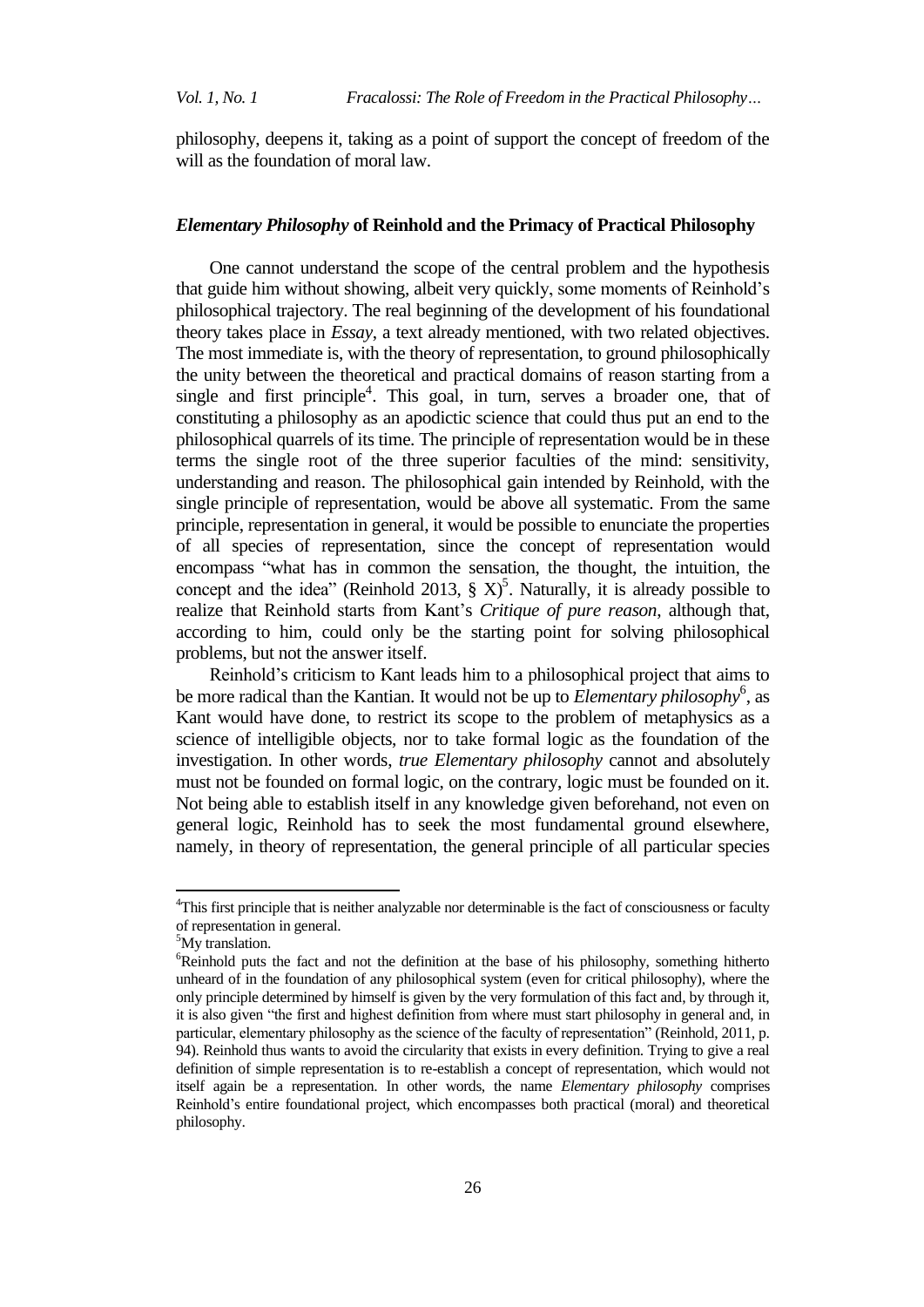$\overline{a}$ 

of representation, which it relies on only in the fact of consciousness (*Tatsache des Bewusstseins*) 7 .

The justification for this is that the concept of representation, being *immediately* extracted from consciousness, is absolutely *simple*. As such, it cannot be analyzed in other elements that precede it, nor can it be explained by another concept or principle (otherwise there would be a vicious circle, which would prevent it from being the first). Hence it is also self-evident, a property which makes it entirely adequate to provide the ultimate foundation of all explanation. In these terms, mere representation constitutes the propaedeutic to found not a particular knowledge of objects, but the sciences of the faculty of knowing and desiring. For this reason, although it is also propaedeutic, *Elementary philosophy* of Reinhold does not have a restricted scope like Kantian propaedeutic, for it is propaedeutic not to metaphysics, but to all philosophy, both theoretical and practical: "the science of the faculty of representation cannot remove the characters from the *concept of representation [only] from a part of philosophy*" (Reinhold 2011b, p. 76), as the author of the *Critiques* wanted.

However, it is difficult to understand the primacy of practical reason that Reinhold confers to the *Elementary philosophy*, object of controversy among some of his readers. The difficulty is that *Elementary philosophy* turned more sharply to the theoretical domain of philosophy, without denying, however, the primacy of practice. This was already present in the first and third books of the *Essay*, whose theory of reason presents, in a quick but intense way, a theory of the faculty of desire<sup>8</sup>. There, representation is seen unfolding in a direct relationship with freedom. Despite being asserted, the effective primacy of practical philosophy is not fully developed or consolidated, since Reinhold always emphasizes speculative reason. So much so that many interpreters see Reinhold's philosophy of this period as just a theoretical philosophy.

Notwithstanding, in my point of view the problem in this period of Reinhold's philosophy is neither in the scope of his work nor in the practical primacy he claims, but in the way to establish them. The method of deriving the fact of consciousness (Reinhold 2003, III,  $\S$ )<sup>9</sup>, then proposed by Reinhold, became so

<sup>7</sup>Reinhold states in first book of the *Essay* that every concept of knowledge presupposes the concept of representation, since all that is knowable must be representable. In this way, only representation can say what is representable or not. That is why Reinhold starts from the theory of representation to build his philosophical project, because the concept of representation, being something that everyone agrees on, would reach universally accepted validity, although its concept is not the same for everyone because until now it had not been well investigated, not even by Kant. On the other hand, a definition of it would lead to the circularity, but this does not mean an obstacle to the configuration of a theory of the faculty of representation, because independently of an explanation, the mere representation remains possible, in which the attributes by which it is conceived can be specified. Without them, representation cannot be conceived. In this explanation of the concept of representation, a dissection or total exhaustion of the concept must appear, that is, everything that is representable in this concept must be given and everything that is representable while it is representable (see Lazzari 2004, p. 69).

<sup>8</sup>*Fundamental lines of the theory of the faculty of desiring* (*Grundlinien der Theorie des Begehrungsvermögens*) (in third book of the *Essay,* pp. 560f).

<sup>&</sup>lt;sup>9</sup>In this chapter Reinhold says that there is no priority between consciousness in general and representation in general. But at the beginning of the third book of the *Essay* he states that one is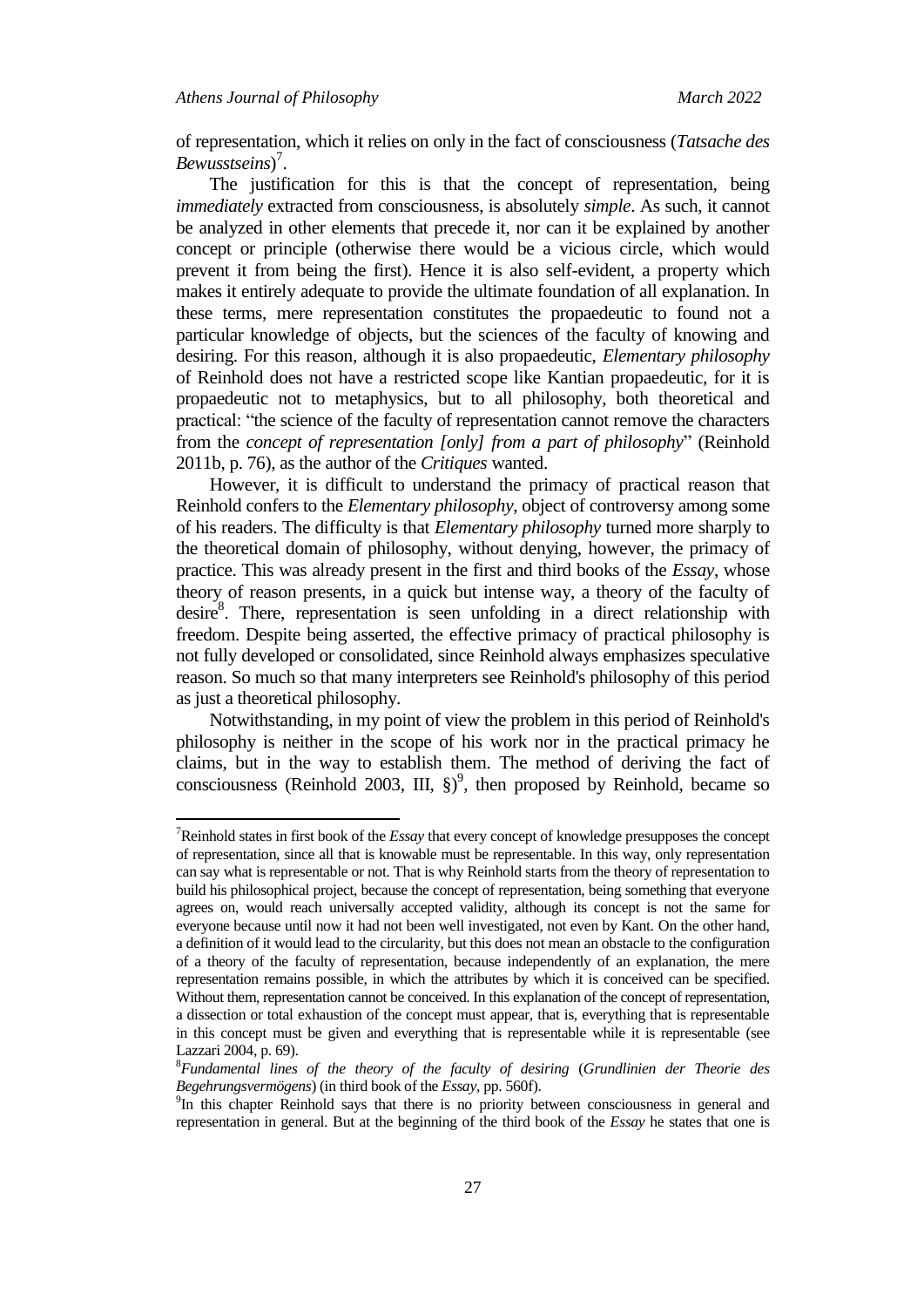enigmatic that it generated a fierce debate in its time, as well as the similar debate about the "fact of reason" in Kant's moral theory, which so much troubled the author of the *Essay*.

Probably, one of the difficulties arising from *Elementary philosophy* can be attributed to Reinhold's choice for a "shorter path" (*kürzer Weg*) than that explored by Kant in critical philosophy. In place of transcendental scheme, Reinhold elaborates degrees of spontaneity (or representation), having sensitivity as the first degree, where affection occurs; the third and highest is task of reason and consists in the production of the idea<sup>10</sup>. As in Kant, it is the understanding that make the mediation between sensibility and reason, providing, from concepts, the second degree of spontaneity. Reinhold makes the transition to the third degree of representation through an indirect judgment, or syllogism. Thus,

he shows that the categories determined *a priori* by the understanding, depending on the form to which they are related, are capable of completely opposite determinations: if related to the form of sensibility, insofar as they belong to the understanding as mere forms of judgment, they are neither conditioned nor unconditioned; as they are determined in the schema by time, they belong to the understanding and are conditioned. But when they are finally determined *a priori* in the form of the syllogism, they belong to reason and are unconditioned. Thus, the representation of the unconditioned unit that is determined *a priori* in the form of the syllogism is idea in the strictest sense and, in fact, the highest and most general idea, and the attributes of the object of this idea determined in nature in reason, or pure unconditioned unity represented are universality, infinity, comprehensiveness and absolute necessity  $(Rinhold 2013, p. 511)^{11}$ .

In this process, Reinhold reverses the Kantian transcendental deduction, making it progress linearly from the presupposed foundation, which is an immediate principle<sup>12</sup>, to the other faculties, and places the idea of freedom or absolute cause at the top of the theory of degrees of spontaneity. Thus, on this third

<sup>11</sup>My translation.

 $\overline{a}$ 

different from the other, since consciousness in general is broader, as it comprises representation, where subject and object are distinct from it.

<sup>&</sup>lt;sup>10</sup>See Onnasch (2005). In this text Onnash says that although Kant has made an important innovation with the close connection between intuition and category, because without intuition, the category is mere "form of thought" (KrV B 309), Reinhold is the first to try to prove the completeness of the tables of judgments and categories. His text is important to understand the action of judgment in the passage from one degree of representation to another, since in it two actions always occur: through one, the objective unity is produced from intuition and, through the other, it is again connected to intuition.

<sup>&</sup>lt;sup>12</sup>In distinguishing Kant from Leibniz, Reinhold shows that is very aware of the importance of the notion of synthetic unification of representations, a notion that, notably, plays a key role in deduction. Therefore, Reinhold intends to deduce, "from the faculty of representation in general, *a priori*, all the formal components of representation, without never noticing the essentially derivative and particular character, contingent on the human faculty of representation" (Chenet 1989, p. 39). This means that Reinhold, although in favor of the synthetic unity of representations, does not approve of the Kantian deduction of categories, because it proves synthetic knowledge *a priori* according to the principle of possibility of experience, which for Reinhold is contingent. His transcendental deduction starts from the fact of consciousness, an autonomous and self-evident proposition, and not from the possibility of experience.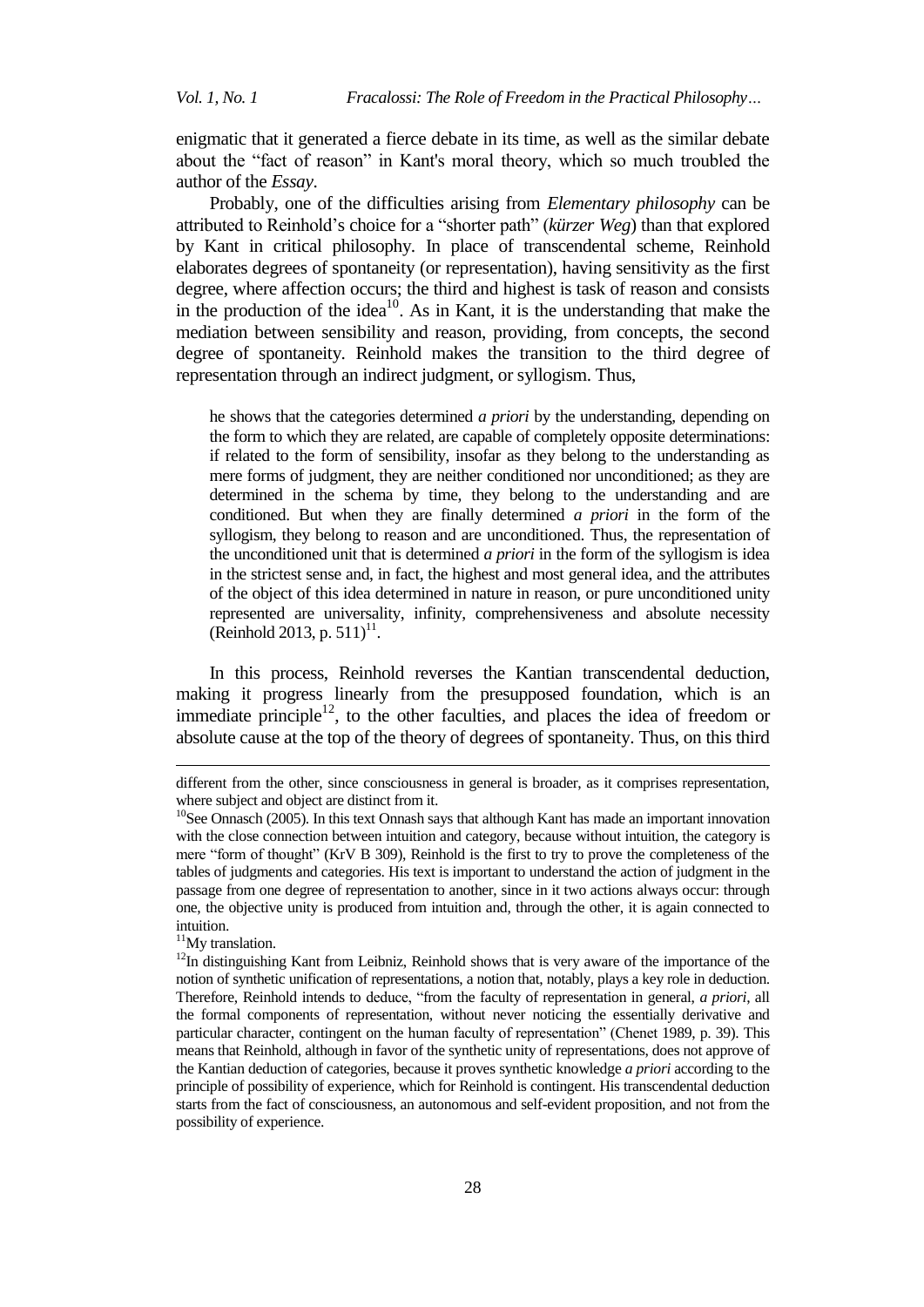level, spontaneity would incorporate an *absolute self-activity*, and the unity produced by it would be *absolute*. According to Reinhold, the action of reason is the only action of the representing subject that can be thought of *as* both *uncoerced* and *unrelated* to anything, that is, as free, since it is not linked to any strange form in the production of the idea, and so it is also the only passage that leads to the realm of practice. In this sense, Reinhold claims that the unconditioned unity is, then, an *indirect* attribute of knowable objects, of phenomena and of experience; "an attribute that refers to the objects through the concepts that occur in themselves and belong to their form, concepts that, through reason, receive an unity that the understanding connected with intuitions cannot give them: the *unity of reason*" (Reinhold 2013, pp. 514–515).

Indeed, in this third degree, the subject of the faculty of representation is immediately representable only by reason, through an idea, not by understanding, and it must be conceived "as a free cause insofar as it is conceived as an absolute cause, and it must be conceived as an absolute cause insofar as it is the subject of reason" (Reinhold 2013, p. 537). Absolute cause does not need the connection between objective matter and the schema to acquire objective reality, but only the immediate relationship with the representing subject in an absolutely formal thirddegree spontaneity.

This is the place where Reinhold finds himself at the end of *Essay*, believing has escaped of the difficulties that the Kantian concept of freedom presented. The author criticizes the Kantian postulates; he does not accept the causal series that goes to infinity nor the sovereign good as well as a supersensible foundation that constitutes the morality. But it is from here that the difficulty of the Reinholdian enterprise can be seen more clearly.

# **The Difficulty of** *Elementary Philosophy***: The Primacy of Practical Reason and the Problem of Method**

The main difficulty of *Elementary philosophy* is not in the unilaterality of the analysis of theoretical knowledge, but in the way of demonstrating the primacy of practice. Indeed, the difficulty arises when considering what is at stake in the third level of spontaneity. The ideas of absolute cause, absolute subject and absolute community (this is an attribute of the absolute subject) - three activities of the rational unit exposed by Reinhold, do not hold themselves on the theory of the faculty of reason contained in *Essay*. There were many objections, such as that in the third level, Reinhold cannot meet the requirement that in every representation there has to be form and matter, because there is only the form in these level (Lazzari 2004, pp. 161–162).

There is, however, another objection that will be more devastating, that which concerns to the justification of a freedom that provides the basis for pure and empirical will alike. In these terms, the problem reaches the core of Reinhold's proposal to provide a single philosophical foundation for the two realms of reason (theoretical and practical). The difficulty that the objection points out is evident in the theory of the faculty of will in the face of Reinhold's attempts to deduce a pure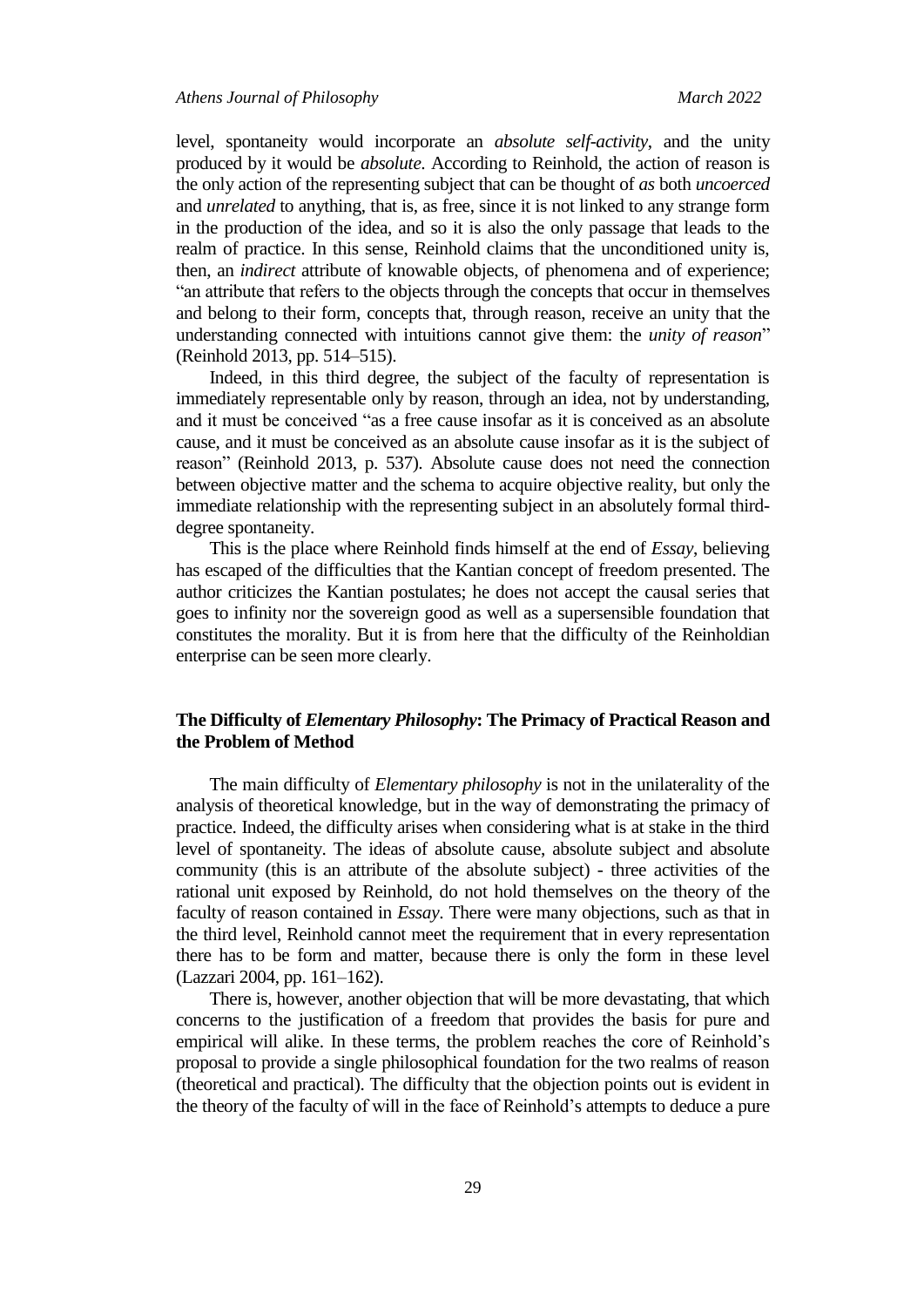$\overline{a}$ 

and an empirical will from the same ground. In this text, pure will in general is called the faculty that consists of self-determination for an action and, from it, actions of reason are derived according to its objective, be it empirical (when the action of reason is subordinated as means of satisfying the drive towards happiness) or moral (mode of action of reason is according to no other law than that which it gives itself when it realizes the mere form of reason, a form determined according to its possibility, through its self-activity).

The problem that then presents itself in this attempt is that the will is considered equally free in all its statements, but it maintains, however, a difference in the degree of activity of spontaneity, or in the mode of action of a free being. The will in general is free, but it can act *comparatively* or *absolutely free*, that is, if the action of the human will submits itself to the laws of the interested drive and is compelled by an affection foreign to it, it *acts* only in a *comparatively* freeway, but insofar as it follows the law of disinterested drive, which receives its sanction as effective law only through the mere self-activity of practical reason, by which it submits itself, it *acts* and *is absolutely free.*

In Reinhold's text the point at which he relativizes the will is obscure. It is strange to accept that the same will is absolute and also comparatively free. In fact, the author seeks to dwell on both, and this is also what makes his theory embarrassing. On the one hand, the freedom of the representing subject must be understood as freedom of choice to be able to decide for or against the moral law, because that is the only way to prevent moral actions from being random, which would lead to suppression (*Aufhebung*) of all morality. Furthermore, such freedom of choice must also be compatible with the will in general, which must be in the decision for or against the moral law. On the other hand, only the decision in favor of the moral law can be understood as a self-determination of reason, which then faces a power to determine itself (*Sich-Bestimmen-Lassen*) through the objects of sensibility (Reinhold 2013, p. 90).

Everything indicates that the problem arises due to the Kantian identification of freedom and autonomy, regardless of whether it is possible to reconstruct the Kantian model of determination of will by means of the Reinholdian philosophy. The *Essay's* statements are a theorem taken by Reinhold from the Kantian equation of freedom and autonomy in the *Groundwork of the metaphysic of morals*<sup>13</sup> and in *Critique of practical reason*. That is, freedom and the legislation proper to a pure practical reason are the same thing, since the empirical (or *a posteriori*) will is never self-determination and free like the pure will (Lazzari 2004, p. 146). In second section of the *Grundwork*, Kant says that the will is a faculty of choosing only what reason, regardless of inclination, recognizes as practically necessary, that is, as  $\text{good}^{14}$ .

<sup>13</sup>See mainly Kant's (1968) argument at the beginning of the third part of the *Groundwork of the metaphysic of morals* (*Grundlegung zur Metaphysik der Sitten*)*.* Henceforth *Grundwork.* 

<sup>&</sup>lt;sup>14</sup>Grundwork, 36. Everything in nature acts according to laws. Only a rational being has the power to act according to the representation of laws, that is, according to principles, or a will. Since reason is required to derive actions from laws, will is nothing more than practical reason. If reason determines the will infallibly, then the actions of such a being, which are known to be objectively necessary, are also subjectively necessary, that is, the will is a faculty of choosing only what reason, regardless of inclination, recognizes as practically necessary, that is, as good.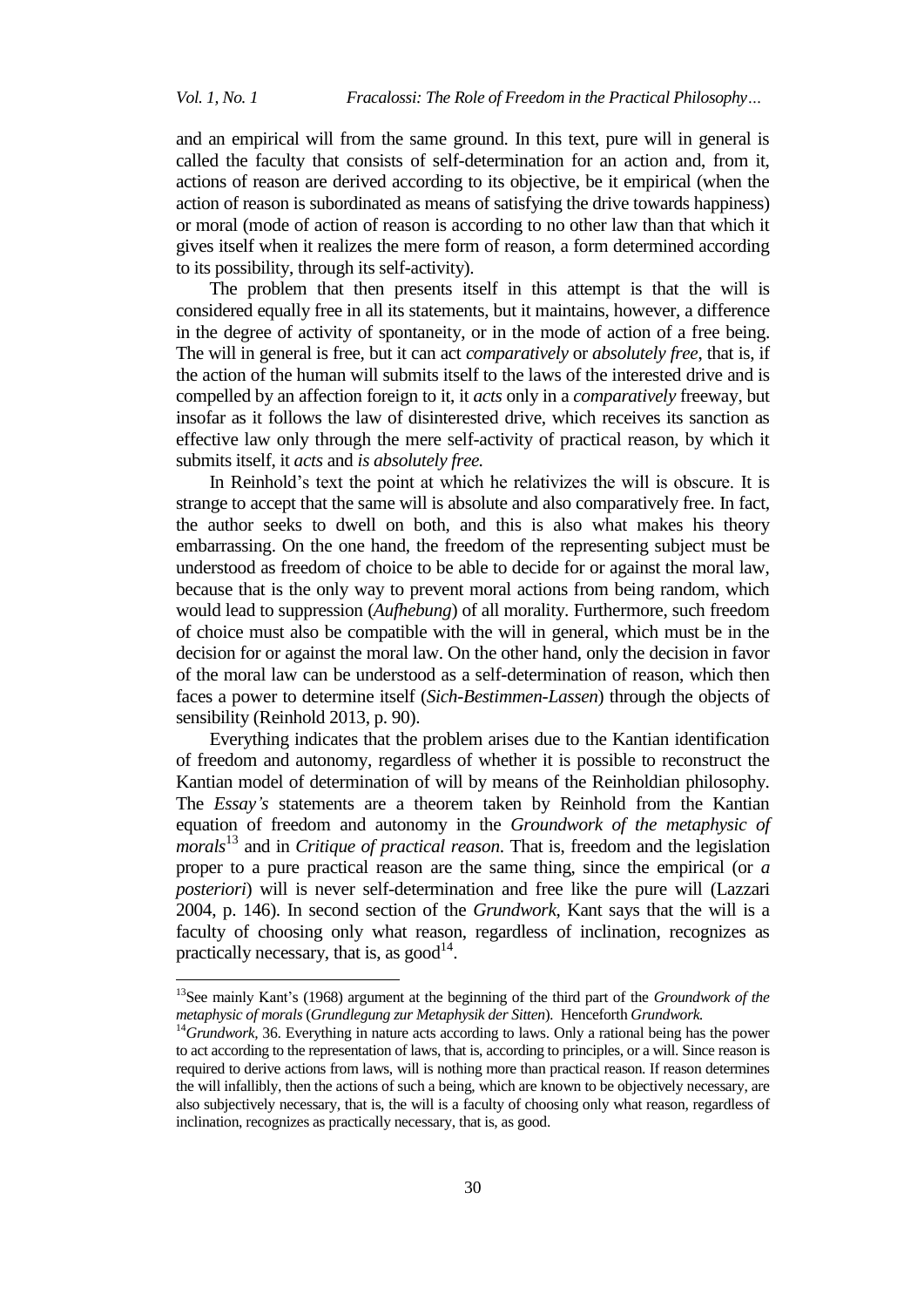$\overline{a}$ 

However, the maintenance of this identity seems to be understandable in Kantianism, because only this way can one hope to deduce, from the concept of freedom of will, the concept of a moral law that is valid for all actions.

The texts show that this is also the expectation of Reinhold, who assumes, from this foundation of Kant, not only the thought of a freedom of will common to the moral and non-moral actions, but also that of a freedom that is identical to autonomy. It is quite likely that the author's difficulties in deducing general and empirical will from the same foundation are a consequence of this grounding in Kant's texts. Once it is assumed that reason only as pure, in a pure will, is practical, or rather, that practical reason and a pure will are identical, then only pure (and not empirical) will is the possible expression of will. This means, on the one hand, the lack of a conceptualization to describe the will as such distinct from a pure will. On the other hand, this brings as a consequence the transformation of the non-pure will into desire. After all, since the *a priori* determination of the faculty of desire leads only by reason to a *pure* will, the activity of reason in empirical will can be only *a posteriori* determination of the faculty of desire. Although, such a determination accomplishes absolutely no will, but only the nature of a desire $15$ .

Since Reinhold did not present explicit and unequivocally determinations of his absolutely free cause and of a will that expresses itself either as pure or as empirical, it is probably because he does not simply want the deduction of an absolutely free idea of cause, he wants it in the intended framework of the theory of the faculty of representation. This is precisely the possibility: either the idea of an absolutely free cause that fits in this framework, or that it expresses itself with the form and matter conceptualization of the theory of the faculty of representation, which, for Reinhold, constitutes the deduction of this idea and at the same time the justification of its logical possibility. However, by this framework, the wished deduction is very far from being achieved, on the contrary, it prevents its definitive realization to the extent that the Reinhold's representation "never effectuate itself only by the self-activity of the representing subject but, for this, it is also always necessary a given matter, to which this self-activity is connected and which can only be treated according to certain rules originally laid down" (Lazzari 2004, p.  $153)^{16}$ .

However, it should be noted that Reinhold realizes the central problem contained in *Essay* only after reading Carl Schmid's criticism presented in

<sup>&</sup>lt;sup>15</sup>For Reinhold, unlike Kant or Leibniz, desire is not will. Desire is just the demand of the interested drive. Will is freedom, the faculty of the person to determine himself for the effective satisfaction or dissatisfaction of a demand of the interested or disinterested drive. A will that has autonomy of free will (not the free will that Kant reserves exclusively the power to choose the law according to the maximum), which has the power to act for or against moral law.

<sup>&</sup>lt;sup>16</sup>My translation. In every representation there must be form and matter, hence if Reinhold aspires an absolutely free cause, or a free activity of the representing subject within the framework of the theory of representation, the activity of this subject will never be independent of the form and matter relation. That is, the action of a free representing subject would escape the requirement of not being coerced and not linked to anything foreign to it, for there will always be a matter given from outside. In other words: within the framework of the theory of representation, a free and absolute action is impossible, because either it falls into formalism (which would mischaracterize the original rules that in every representation there must be form and matter), or the action would be linked to a matter, which prevents it from being absolute.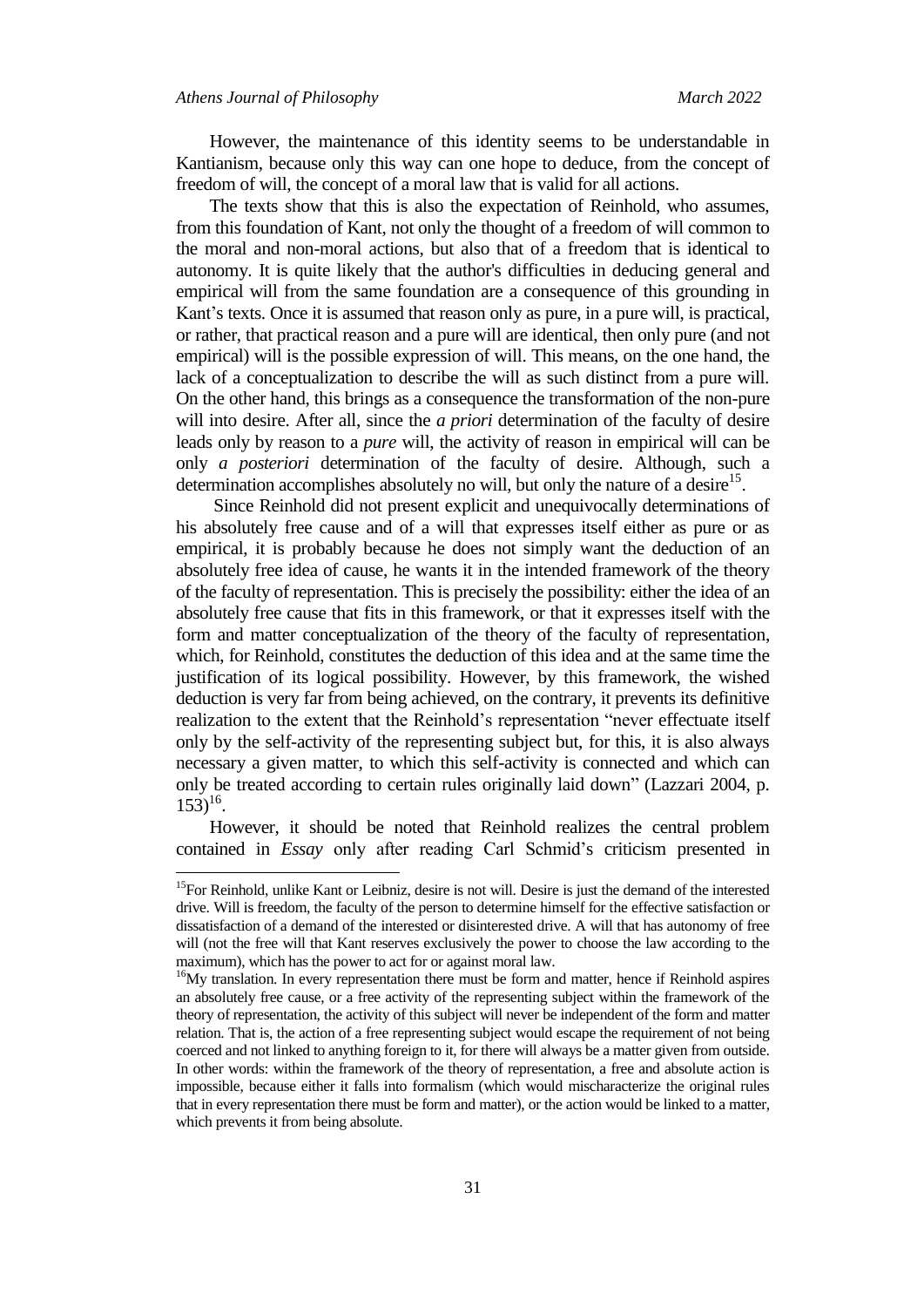paragraph LIX (59) of his work *Empirical psychology*, edited in Jena in 1791. According to Schmid (1791), "the internal foundation of determining an activity, whereby only one representation in general is effected, once represented, cannot be sought again and found in a representation, therefore, nor also in any purpose that represent itself".<sup>17</sup>.

This means that the original creation of representations, the activity in which a representation takes effect, is not correctly defined in its determination if one uses an already existing representation, because that would end up in a regress. We are dealing here, then, with a definition of the activity in which only one representation in general is effective, the true representation in the strict sense. Among the faculties the author rigorously differentiates those in which representations are possible (the faculty of representation with its representing force) and those that are possible only through representation (the faculty of the mind with its capacity for feeling, and the faculty of desire with your capacity to desire). Therefore, the faculty of representation is not, according to Schmid, an absolutely fundamental faculty in the sense that the other faculties were given by it or were already contained in it (Schmid 1791, p. 173).

Approaching his explanation succinctly, Schmid meant by this that the division of the powers of the mind becomes wavering when considering all efforts, every drive or instinct for the faculty of desire or even for will. Thus, it is assumed that the mind (*Gemüt*) acts blindly in the representation of certain objects (of the senses, understanding or reason) before a conscious effort originates. "Hence, necessarily, there have to be actions of the mind before desire and will, but they have been confused with expressions of will, thus impairing the accuracy of the method". He states that when Reinhold admits that drives do not all belong to the faculty of desire, these definitions must now appear to him as insufficient, for with this the being determined by the drive is also realized in other faculties, so that this characteristic mark no longer is enough to differentiate the faculty of desire from other faculties<sup>18</sup>.

Schmid does not explicitly mention Reinhold's name in his review, but Reinhold recognizes himself in it. In his letter to Baggesen in early 1792, Reinhold admits the fact that not all drives can be thought of as forms of desire. He ends up acknowledging, by Schmid's objection, that the being determined by the drive to create a representation cannot be understood as desire, because then the necessary presupposition of the representation would be the already constituted desire, not

 $\overline{\phantom{a}}$ 

 $17$ My translation.

<sup>&</sup>lt;sup>18</sup>In *Essay*, the drive (*Trieb*) of the representing subject is the link between the representing force and the faculty of representation. The first is the real foundation of representation, the second is the foundation of its mere possibility. The relationship between them, present in every representing subject, determines the effectiveness of the representation, because together they provide spontaneity and receptivity, that is, the form and the matter of representation. Therefore, "to be determined by the drive for the production of a representation means *desire*, and the faculty to be determined by the drive, in a broader sense, means the *faculty of desire* (*Essay*, 560-1). The faculty of desire is determined by the drive for real sensations, for sensation is the representation that is related to the *subject* as simple modifications of the mind that arise from the way of being affected. These modifications refer either to the form of receptivity or to the form of spontaneity determined in the faculty, and from them it is defined whether the drive is sensitive or intellectual.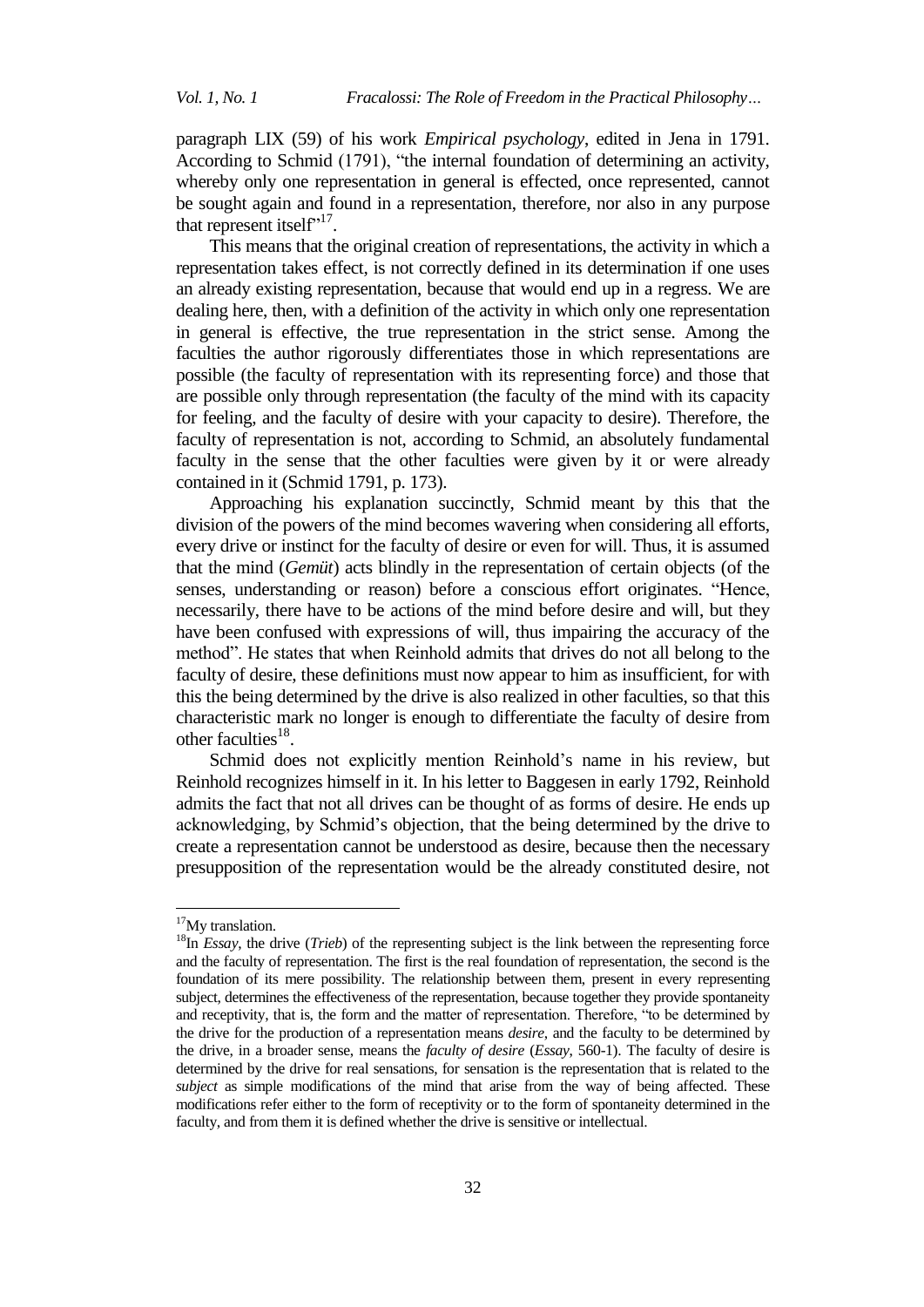the drive. He realizes that the more original the faculty of desire and representation tend to be, the more difficult will be to classify them together under a superior and comprehensive faculty of representation, falling apart the attempt to deduce a free and absolute cause.

There were several objections to the theory of the faculty of representation contained in *Essay*, but the one that most touched the author, causing him to decline some concepts, was Schmid's criticism against the determination of drive and desire in the theory of the faculty of desire. Reinhold realizes that in this theory, the power which is attributed to the reason, mainly in the deduction of absolute freedom, cannot be provided by one and the same faculty. As a result, he changes his interest to a uniform rational concept to describe the actual creation of the idea as creating a representation of reason in the mind. On the one hand, the reason to establish rules and limits, on the other hand, the will, as autonomous, no longer allows the faculty of desiring to be derived from reason.

## **The New Method of Proof of Moral Philosophy: The Deepening of Philosophy of Reinhold**

We have seen that Reinhold's answer to the question in *Essay* is unsatisfactory: in what does consist the possibility of freedom? From the texts of 1792, mainly in *Letters on Kantian philosophy* (*Briefe* II), the author turns to the difficulty that prevented him from satisfactorily carrying out his fundamental task within the framework of the theory of the faculty of representation.

This text shows an evolution in Reinhold's argument when dealing with the problems of the Kantian system. His interest is no longer only in first *Critique*, but also in *Critique of practical reason*, and he is concerned with misunderstandings not only of critical philosophy but also with complex problems involving morality, natural right and the freedom of the will. The approach to conceptual determination in the theoretical and practical ambit is transformed. There is an emphasis on the idea of law and rules that indicate the priority reference of the interested drive and its satisfaction, as well as the thought of a complete subject that includes the representing subject. Reinhold (2004) expresses the differences took place in the conception of will and practical reason, as well as the interest in the theoretical recovery of the concept of person (*Person*):

*Will* means the person's faculty to determine himself for the satisfaction or not of a demand of the interested drive. I say the person's faculty and not reason. This is the faculty to give prescriptions (to produce rules). It belongs to the will only insofar as the person can determine himself by means of a prescription that he himself gives for the satisfaction or not of the interested drive. Only it is not the will itself. An action of the will is also not, in any way, every prescription that is given and carried out by the rational subject, but only the one through which this subject is determined for the satisfaction or not of a demand of the interested drive. Consequently, we made mistakes about the concept of will when we look for it both in the mere faculty of reason and in the mere interested drives (Reinhold 2004, pp. 111–113).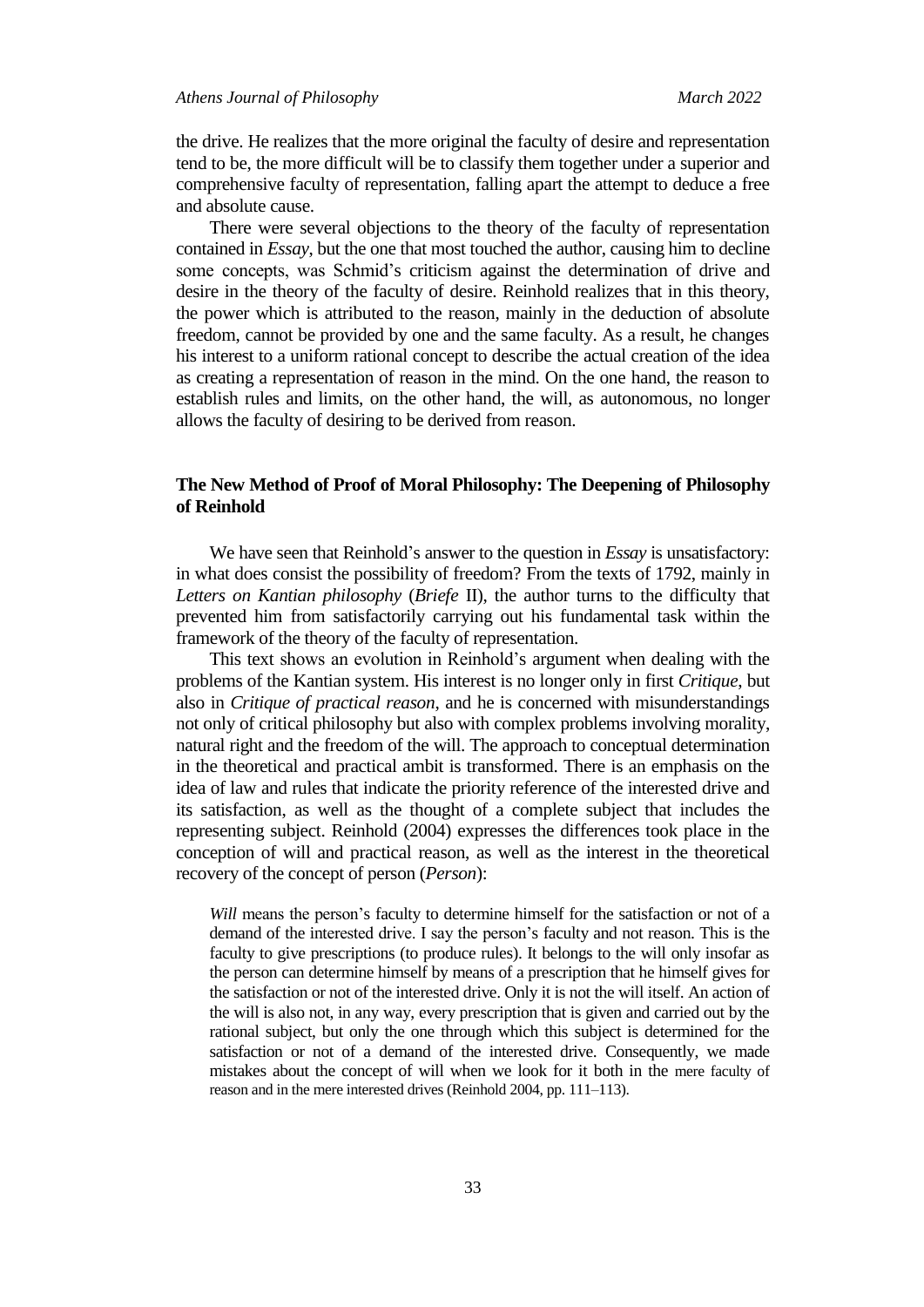l

Now the part of activity that formerly belonged to reason is attributed to the will, which can no longer be identical with the freedom of practical reason, since it comes into being as a characteristic of the faculty that the will accomplishes (Bondeli 2008, pp. LXX–LXXI) 19 .

Mainly in the sixth, seventh and eighth letters, after a renewed analysis of Kant's moral texts, the concept of freedom of the will appears as the foundation of practical elementary philosophy. The free will is no longer found as a moment of the moral law, but the moral law as a moment of the self-activity of the free will, which is capable of deciding for or against the law. The seventh letter shows that the concept of will must determine the relationship between the interested and the disinterested drive. It becomes the middle term, or articulation, between the two drives and has the same position as the concept of representation in the structure of consciousness, which also mediates the relationship and difference between the representing subject and the represented object. Although, the will has a different function from representation, its work consists not only in differentiating itself for or against each individual drive, but also between the two drives: the interested and the disinterested. The will does not correspond to the relating and differentiating from the possible representation, but to the representing subject and its action of relating and differentiating (Reinhold 2008, p. 207). In other words, the drive is no longer the foundation of the will as it was in the *Essay*, but the will decides on it.

Also, the need to adapt common understanding to the appreciation of philosophical reason no longer exists in the *Letters* (*Briefe II)*. Now it is this that must adapt to the infallible sentence of common understanding, since the conviction of this is the justification of the concept of freedom of will and, in this conviction, there is no contradiction that can discredit it before the judgment of philosophical reason. Both are precisely linked to the *same fundamental faculties* of the human spirit,

and they announce themselves in common understanding by irresistible and infallible *feelings* (*Gefühle*) and, through them, provoke convictions on which the philosophical reason, which seeks the *foundations* of these feelings, must remain at odds with itself as long as it fails to establish certain and distinct concepts of the fundamental faculties. The common understanding conceives the *soul* as an appearance of the inner sense, which it knows through the inner feeling as facts of consciousness and from whose reality it infers its possibility. For him, *freedom* is *real* according to the testimony of self-awareness and, *consequently*, also possible (Reinhold 2008, p. 207).

Therefore, for common understanding according to the testimony of selfconsciousness, freedom "is also possible, *effective* and *consequential*" (Reinhold 2008, p. 309). But the philosophical reason, although it conceives the soul as the bearer subject of the causes of the appearances of the internal sense, may hence not be content with knowing these appearances through mere feelings and, therefore, pursues searching for concepts of the foundations of these feelings. Unlike the sane understanding, which infers of reality the possibility of facts of consciousness,

<sup>19</sup>Reinhold refers here to the formula of consciousness expressed in *Essay*: "In consciousness, representation is differentiated from subject and object, but related to both by the subject".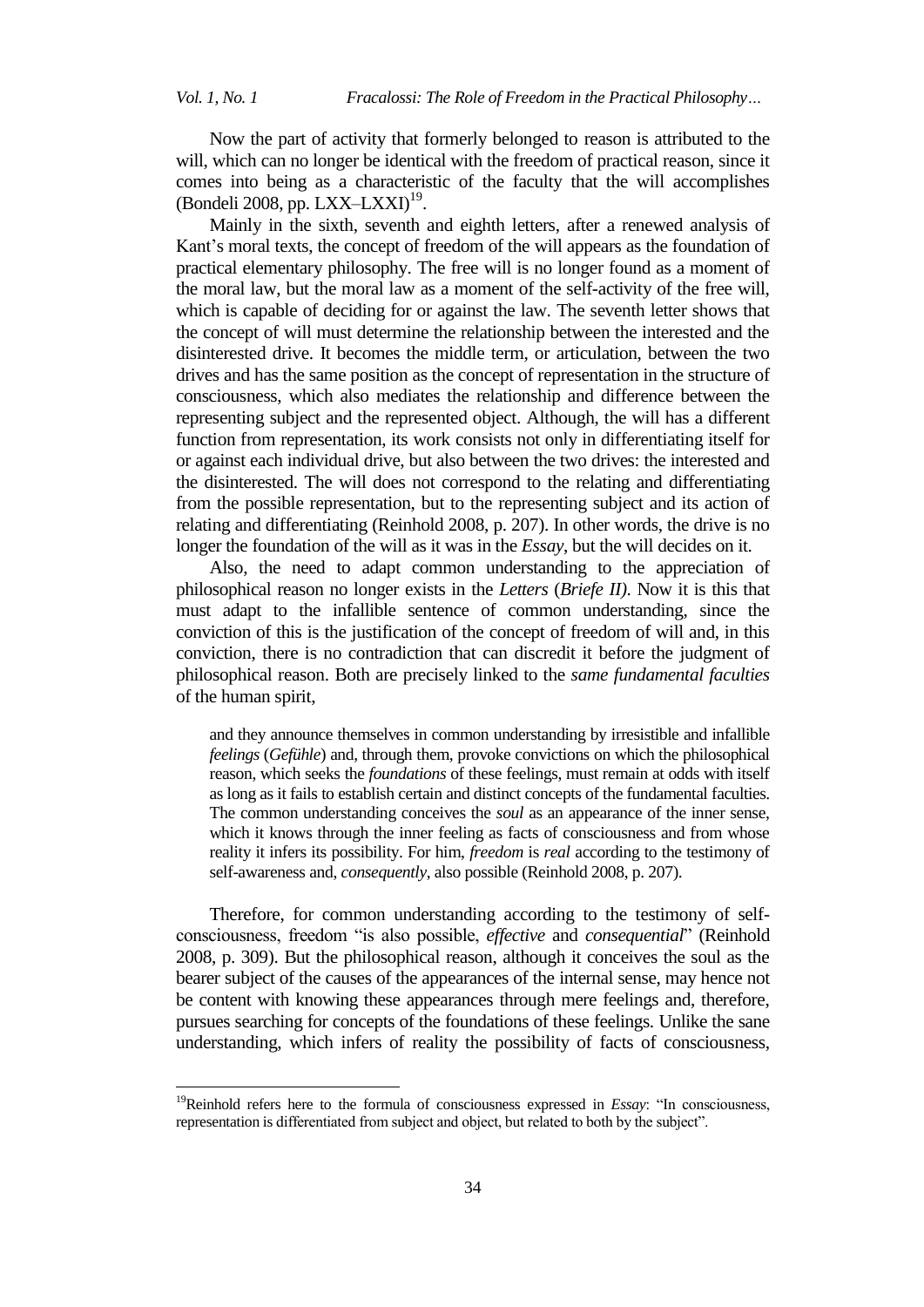philosophical reason only accepts reality if it is convinced of the possibility and it will only be satisfied with itself about this reality, when it can answer the question: "what does it consist of the possibility of freedom? In other words, when it has reached a *definite and distinct concept of freedom as a faculty of the mind*" (Reinhold 2008, p. 208).

Nevertheless, philosophical reason, precisely because it cannot provide any justification for the possibility of freedom, must be satisfied with the results of the common and sane understanding in relation to reality and the possibility of freedom of will, because the starting point of such a "justification" would be the self-consciousness of freedom itself, assumed as infallible and absolutely certain, which, by itself, excludes the possibility of a refutation of the convictions of sane and common understanding by philosophical reason. This means that the philosophical reason, through its concepts, brings only the insight (*Einsicht*) of the sane understanding to the concepts and, together, it brings the justification of freedom. Thus, by assuming the freedom of the will as a fact of consciousness, the convictions of the common and sane understanding never contradict the philosophical reason according to itself, and the freedom of the will, rooted in the faculty of the mind, or soul, becomes both a feeling and a determinate and distinct concept.

#### **Conclusion**

What Reinhold has in mind here is to reject Kant's statement in the preface of *Critique of practical reason* according to which the reality of freedom is proved through an apodictic law of reason, that is, it reveals itself through the moral law (Kant 2003, A 4). His annoyance is because nowhere does Kant refer to a condition that should be fulfilled along with the conscience of the moral law for the adoption of the reality of the freedom of the will. His remarks greatly reinforce the interpretation that sees in the conscience of the moral law the only sufficient condition of our conscience of freedom. This rejection refers to the Kantian thesis of the fact of reason. The moral law, says Reinhold, is not given to us in an immediate consciousness as a fact of reason, because we are directly conscious only of two drives, one interested and another disinterested, and a faculty to decide for or against one or the other. To us is allowed to know only our freedom of will, which is only originally given to us as a disinterested drive, as a manifestation of practical reason. In this sense, he directly says that "the reality of freedom depends on the awareness of the demand of both the interested and the disinterested drive, and not on the awareness of the interested drive and practical reason" (Reinhold 2008, p. 256). Therefore, the concept of freedom does not maintain its reality just by the awareness of the moral law, as Kant wanted, since it is not quite the awareness of the moral law as such that originally accompanies our selfconsciousness of freedom, but only the conscience of the disinterested drive (although not independent of the conscience of the interested one). In other words, Reinhold does not understand will in its essence as the causality of reason. Freedom is free, but reason no. Only awareness of the demand of the two drives forms the sufficient condition for the freedom of the will. And only self-